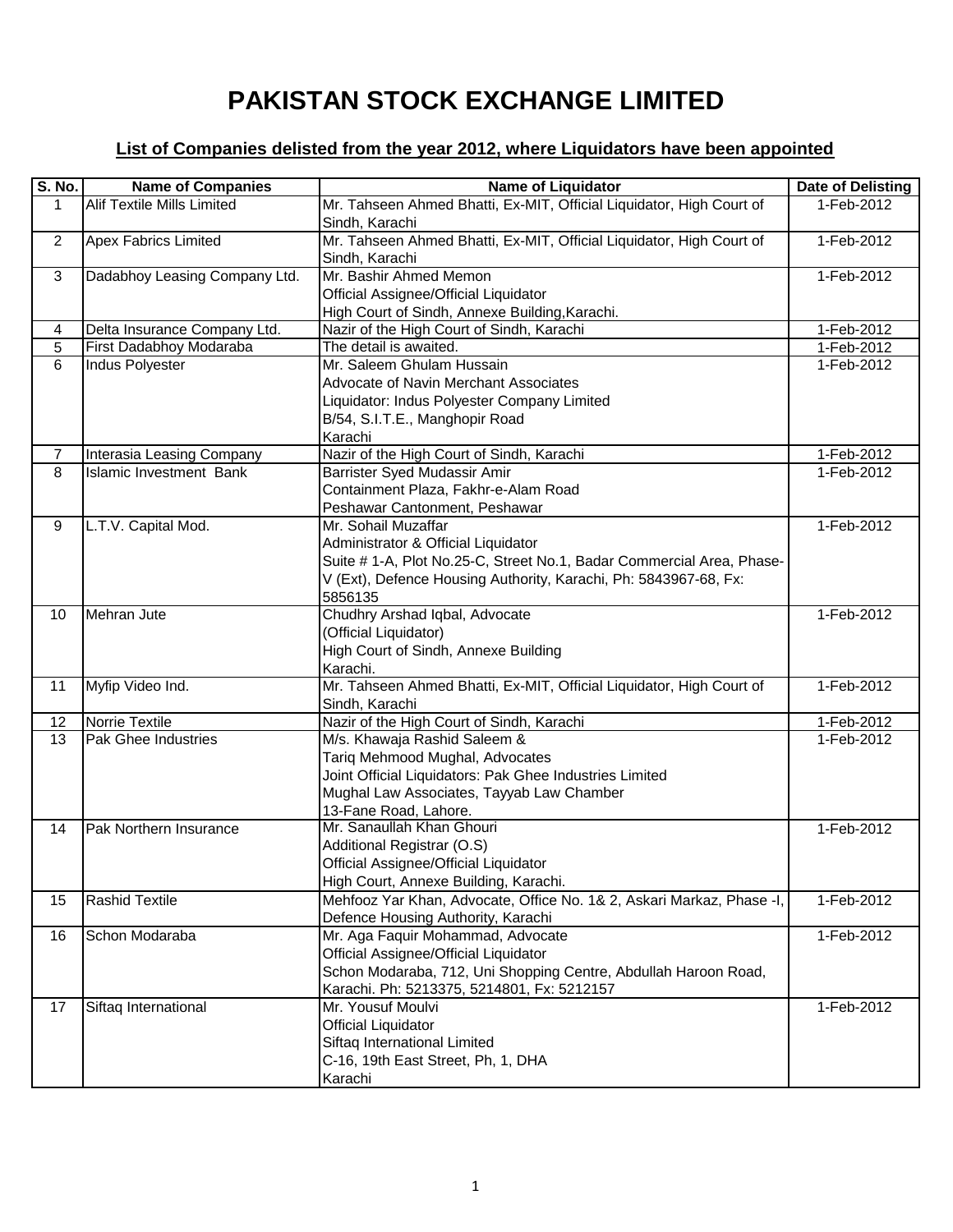| S. No.   | <b>Name of Companies</b>         | <b>Name of Liquidator</b>                                                             | Date of Delisting |
|----------|----------------------------------|---------------------------------------------------------------------------------------|-------------------|
| 18       | <b>Sterling Insurance</b>        | Mr. Mustafa Ramday                                                                    | 1-Feb-2012        |
|          |                                  | Ramday Law Associates                                                                 |                   |
|          |                                  | <b>Official Liquidator</b>                                                            |                   |
|          |                                  | Sterling Insurance Company Limited                                                    |                   |
|          |                                  | 16/A, Hali Road, Gulberg II, Lahore                                                   |                   |
| 19       | Taga Pakistan                    | Mr. Muhammad Nawaz Khan, Advocate Supreme Court of Pakistan /                         | 1-Feb-2012        |
|          |                                  | President High Court Bar Association, Rawalpindi                                      |                   |
| 20       | <b>Tawakkal Garments</b>         | Chudhry Arshad Iqbal, Advocate                                                        | 1-Feb-2012        |
|          |                                  | (Official Liquidator)                                                                 |                   |
|          |                                  | High Court of Sindh, Annexe Building                                                  |                   |
|          |                                  | Karachi.                                                                              |                   |
| 21       | Turbo Tec                        | Mr. Abdul Latif Mehr                                                                  | 1-Feb-2012        |
|          |                                  | Official Liquidator: Turbo Tec Limited                                                |                   |
|          |                                  | Office No.1, 2nd Floor, Aftab Tower Chowk, A.G. Office                                |                   |
|          |                                  | Syed Mouj Darya Road, Lahore                                                          |                   |
| 22       | Unity Modaraba                   | Mr. Nazar Akbar (Official Liquidator)                                                 | 1-Feb-2012        |
|          |                                  | Hasan Akbar & Co., Advocates                                                          |                   |
|          |                                  | Suite # 77-78, 6th Floor, Fareed Chambers                                             |                   |
|          |                                  | Abdullah Haroon Road, Sadar, Karachi                                                  |                   |
|          |                                  | Ph: 021-35676792, Fax:021-35210488                                                    |                   |
| 23       | <b>Ugab Breeding Farms</b>       | Syed Mazharul Haque, Advocate                                                         | 1-Feb-2012        |
|          |                                  | Administrator & Official Liquidator                                                   |                   |
|          |                                  | 1st Floor, Anum Centre, Dundas Street, Abdullah Haroon Road, Link                     |                   |
|          |                                  | Zaibunissa Street, Saddar, Karachi,                                                   |                   |
|          |                                  | Ph: 5685685-5684678, Fx: 5651757                                                      |                   |
| 24       | Valika Woollen                   | Mr. Muhammad Saleem Samoo                                                             | 1-Feb-2012        |
|          |                                  | Official Liquidator: Valika Woollen Mills Limited                                     |                   |
|          |                                  | C/o Nazir, High Court of Sindh                                                        |                   |
|          |                                  | Karachi                                                                               |                   |
| 25       | Adil Polypropylene Products Ltd. | Mr. Muhammad Ali and Muhammad Naeem Jan, Advocates                                    | 26-Mar-2012       |
|          |                                  | Ex-EVP / PICIC (Joint Official Liquidators)                                           |                   |
|          |                                  | (Peshawar High Court, Peshawar)<br>Syed Sajid Hussain Bokhari, Advocate, Lahore       |                   |
| 26       | <b>Awan Textile</b>              | Official Assignee/Official Liquidator                                                 | 26-Mar-2012       |
|          |                                  |                                                                                       |                   |
|          | <b>Bahawalpur Textile</b>        | Lahore High Court, Lahore<br>Mr. Salman Hamid, Advocate, High Court of Sindh, Karachi | 26-Mar-2012       |
| 27<br>28 | <b>Bela Engineers</b>            | Mr. Bashir Ahmed Memon                                                                | 26-Mar-2012       |
|          |                                  | Official Assignee/Official Liquidator                                                 |                   |
|          |                                  | High Court of Sindh, Annexe Building, Karachi.                                        |                   |
| 29       | <b>Colony Woollen</b>            | Kh. Waqar Ibn Zahoor Bandey & Mr. Abdus Sattar (Liquidator) Aziz                      | 26-Mar-2012       |
|          |                                  | House, CTM, Ismailabad, Multan                                                        |                   |
| 30       | <b>Crescent Spinning</b>         | Syed Fazal Mahmood and Mr. Muhammad Akram Pasha                                       | 26-Mar-2012       |
|          |                                  | Advocate High Court - Joint Official Liquidators                                      |                   |
|          |                                  | M/s. Crescent Spinning Mills Ltd.                                                     |                   |
|          |                                  | 1-Turner Road, Lahore-54000                                                           |                   |
|          |                                  | Cell: 0333-4285108, 0333-4208397                                                      |                   |
| 31       | First Tawakkal Modaraba          | The Official Assignee/Official Liquidator                                             | 26-Mar-2012       |
|          |                                  | High Court of Sindh                                                                   |                   |
|          |                                  | Annexe Building, Karachi.                                                             |                   |
| 32       | Harnai Woollen                   | Mr. Bashir Ahmed Memon                                                                | 26-Mar-2012       |
|          |                                  | Official Assignee/Official Liquidator                                                 |                   |
|          |                                  | High Court, Annexe Building, Karachi.                                                 |                   |
| 33       | Junaid Cotton                    | Mr. Salman Hamid, Advocate, High Court of Sindh, Karachi                              | 26-Mar-2012       |
| 34       | Karim Silk                       | The Official Assignee/Official Liquidator                                             | 26-Mar-2012       |
|          |                                  | High Court of Sindh                                                                   |                   |
|          |                                  | Annexe Building, Karachi.                                                             |                   |
| 35       | <b>Kausar Paints</b>             |                                                                                       | 26-Mar-2012       |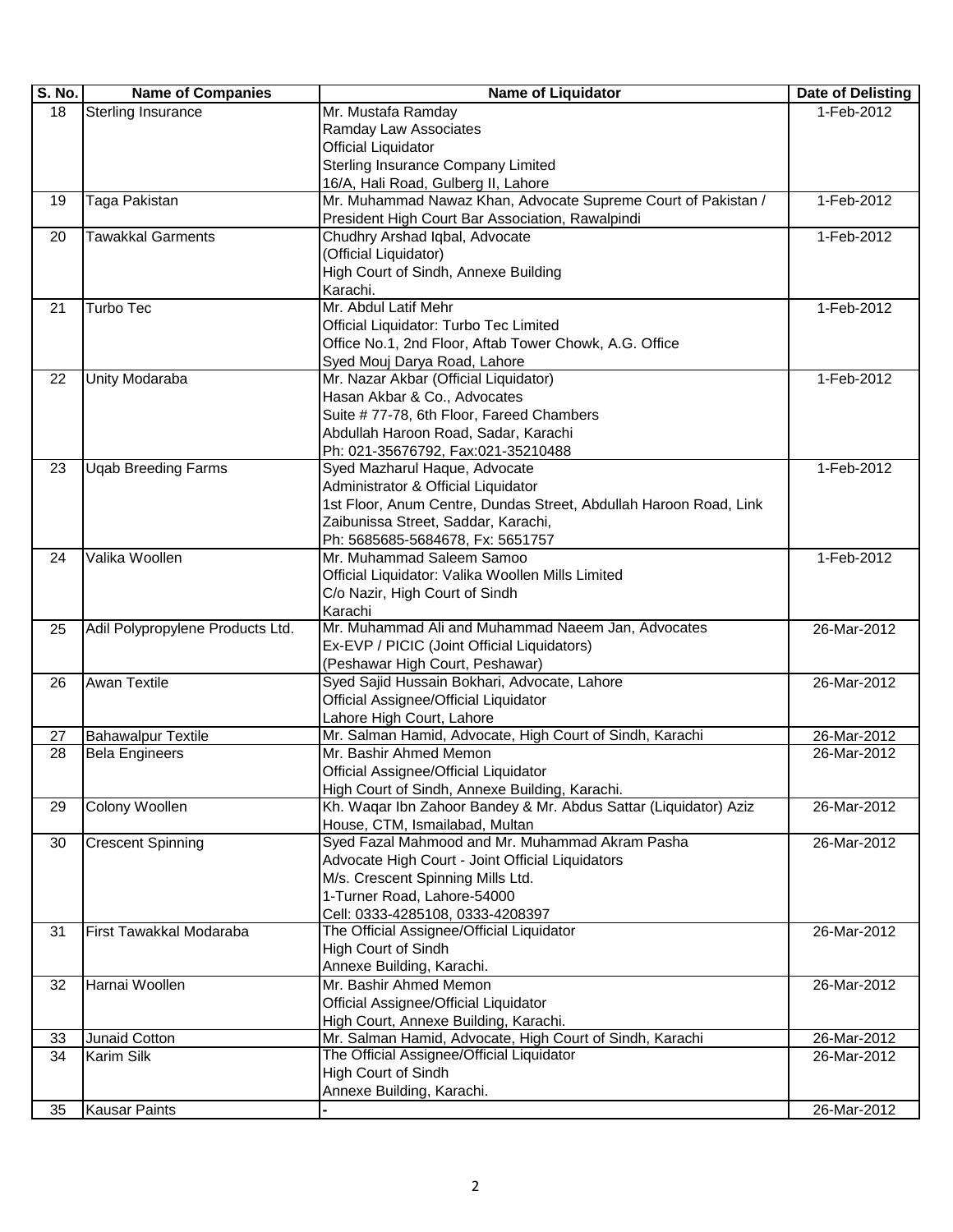| S. No. | <b>Name of Companies</b>          | <b>Name of Liquidator</b>                                                   | Date of Delisting |
|--------|-----------------------------------|-----------------------------------------------------------------------------|-------------------|
| 36     | <b>Modern Textile</b>             | Mr. Abid Siddiq                                                             | 26-Mar-2012       |
|        |                                   | Administrator & Official Liquidator                                         |                   |
|        |                                   | 32-34, Sector-16, Korangi Industrial Area                                   |                   |
|        |                                   | Vita Chowrangi, Main Koranig Road, Karachi                                  |                   |
| 37     | Muslim Ghee Mills                 | Syed Kalim Ahmed Khurshid, Advocate, Lahore                                 | 26-Mar-2012       |
|        |                                   | Official Assignee/Official Liquidator                                       |                   |
|        |                                   | Lahore High Court, Lahore                                                   |                   |
| 38     | <b>Pak Fiber Industries</b>       | Mr. Kadir Bakhsh Umrani                                                     | 26-Mar-2012       |
|        |                                   | Official Assignee/Official Liquidator                                       |                   |
|        |                                   | High Court of Sindh, Old Annexe Building                                    |                   |
|        |                                   | Karachi.                                                                    |                   |
| 39     | Pakistan Dairies                  | Appointment of liquidator not required (Lahore High Court)                  | 26-Mar-2012       |
| 40     | Qayyum Spinning                   | Mr. Mansoor Ahmed Shaikh, Advocate (High Court of Sindh)                    | 26-Mar-2012       |
| 41     | Saitex Spinning                   | Mian Saadat Nisar, Advocate                                                 | 26-Mar-2012       |
|        |                                   | 51-Mozang Road, Lahore                                                      |                   |
| 42     | <b>Sind Alkalis</b>               | Mr. Bashir Ahmed Memon                                                      | 26-Mar-2012       |
|        |                                   | Official Assignee/Official Liquidator                                       |                   |
|        |                                   | High Court of Sindh, Annexe Building                                        |                   |
|        |                                   | Karachi.                                                                    |                   |
| 43     | <b>Tarig Cotton</b>               | Mr. Wahid Bux Brohi                                                         | 26-Mar-2012       |
|        |                                   | Official Assignee/Official Liquidator                                       |                   |
|        |                                   | High Court of Sindh, Old Annexe Building, Karachi.                          |                   |
| 44     | Tawakkal Ltd.                     | Chudhry Arshad Iqbal, Advocate                                              | 26-Mar-2012       |
|        |                                   | (Official Liquidator)                                                       |                   |
|        |                                   | High Court of Sindh, Annexe Building, Karachi.                              |                   |
| 45     | <b>Tri-Star Shipping Lines</b>    | The Official Assignee/Official Liquidator                                   | 26-Mar-2012       |
|        |                                   | High Court of Sindh                                                         |                   |
|        |                                   | Annexe Building, Karachi.                                                   |                   |
| 46     | Kohinoor Looms                    | Shakeel-ur-Rehman Khan, Advocate                                            | 8-Jan-2013        |
|        |                                   | Chatha Khan & Raza Advocates                                                |                   |
|        |                                   | Office No. 38-39, 2nd Floor, Sadiq Plaza                                    |                   |
|        |                                   | Shahrah-e-Quaid-e-Azam, Lahore                                              |                   |
|        |                                   | Ph: 6363238, 6306642-43                                                     |                   |
| 47     | Fazal Vegetable Ghee              | Sardar Shaukat Hayat Khan & Mr. Razzaq A. Mirza, Advocates                  | 8-Jan-2013        |
|        |                                   | Joint Official Liquidators - Fazal Vegetable Ghee Mills Limited             |                   |
|        |                                   | C/o. Official Assignee                                                      |                   |
|        |                                   | Lahore High Court, Rawalpindi Bench                                         |                   |
|        |                                   | Lahore                                                                      |                   |
| 48     | Natover Lease & Refiance Ltd.     | Mr. Kadir Bakhsh Umrani                                                     | 6-May-2013        |
|        | (Ordinary & Preference Shares)    | Official Assignee/Official Liquidator                                       |                   |
|        |                                   | High Court of Sindh, 1st Floor, Old Annexe Building                         |                   |
|        |                                   | Karachi-74400                                                               |                   |
| 49     |                                   | Ph: 99203129<br>Sardar Masood-ur-Rehman & Mr. Khurram Ghias Khan, Advocates | 11-Nov-2013       |
|        | <b>Taxila Engineering Limited</b> | Joint Official Liquidators                                                  |                   |
|        |                                   | 20, 56-57, Ayub Tanoli Lawyers Plaza                                        |                   |
|        |                                   | Abbottabad                                                                  |                   |
|        |                                   | Cell: 0313-3367774, 0333-5000707                                            |                   |
|        |                                   |                                                                             |                   |
| 50     | Platinum Insurance Company        | Mr. Kadir Bakhsh Umrani                                                     | 27-Jan-2014       |
|        | Limited                           | Official Assignee/Official Liquidator                                       |                   |
|        |                                   | High Court of Sindh, 1st Floor, Old Annexe Building                         |                   |
|        |                                   | Karachi-74400                                                               |                   |
|        |                                   | Ph: 99203129                                                                |                   |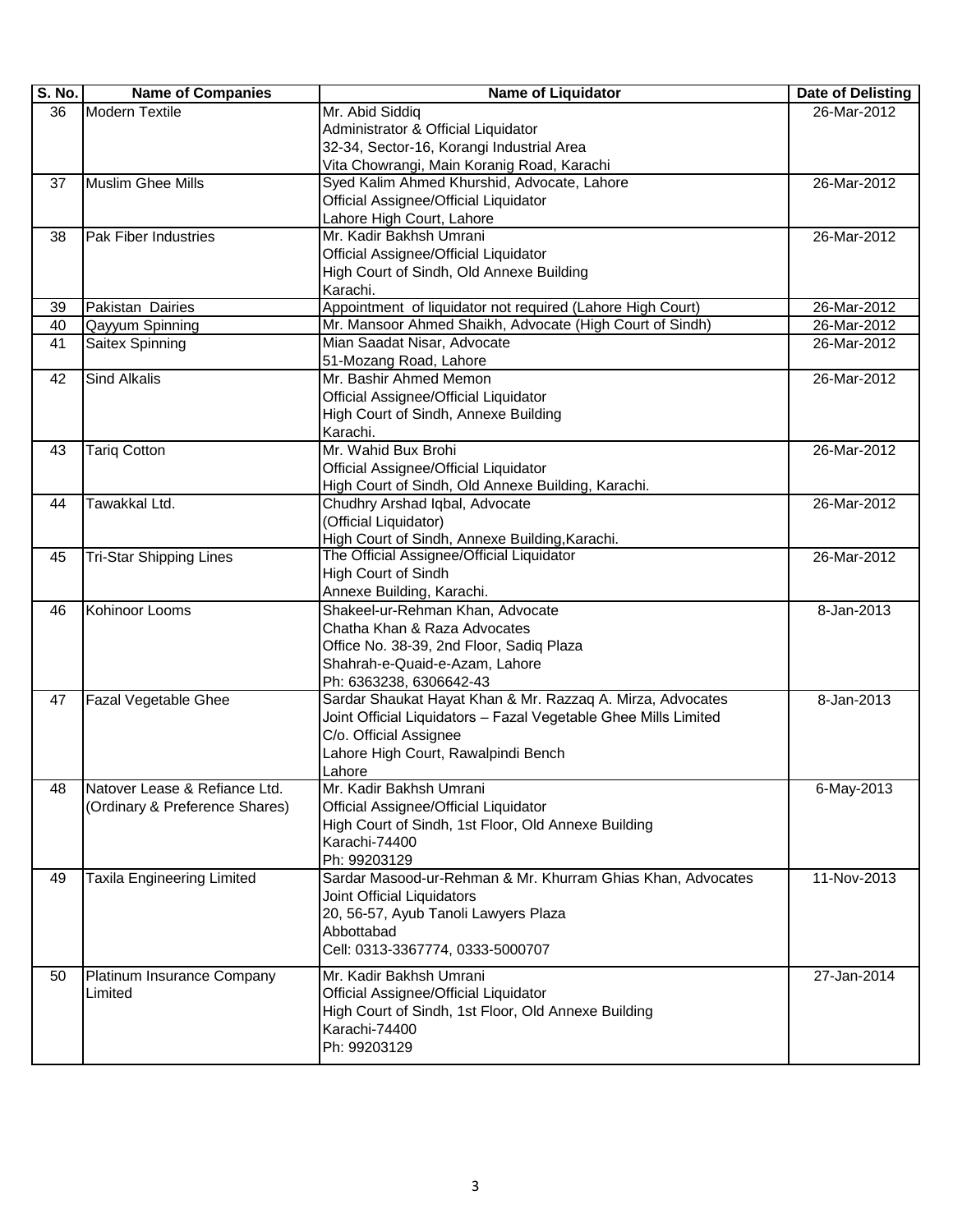| S. No. | <b>Name of Companies</b>           | <b>Name of Liquidator</b>                                                                                    | Date of Delisting |
|--------|------------------------------------|--------------------------------------------------------------------------------------------------------------|-------------------|
| 51     | Saif Nadeem Kawasaki Motors        | Sardar Masood-ur-Rehman & Mr. Khurram Ghias Khan, Advocates                                                  | 2-Jun-2014        |
|        | Limited                            | Joint Official Liquidators                                                                                   |                   |
|        |                                    | 20, 56-57, Ayub Tanoli Lawyers Plaza                                                                         |                   |
|        |                                    | Abbottabad                                                                                                   |                   |
|        |                                    | Cell: 0313-3367774, 0333-5000707                                                                             |                   |
| 52     | First Habib Bank Modaraba          | Mr. Muhammad Aslam Gadit                                                                                     | 2-Jun-2014        |
|        | (Voluntary Winding-up)             | Liquidator                                                                                                   |                   |
|        |                                    | 24-C, First Floor, HBL Building, Main Khayaban-e-Hafiz                                                       |                   |
|        |                                    | Phase-6, D.H.A., Karachi                                                                                     |                   |
|        |                                    | Ph: 021-35240466, 021-35240462-63                                                                            |                   |
| 53     | National Asset Leasing Corporation | Khawaja Azhar Rasheed                                                                                        | 24-Jul-2015       |
|        | Limited                            | <b>Official Liquidator</b>                                                                                   |                   |
|        |                                    | Supreme Court Bar Association                                                                                |                   |
|        |                                    | Islamabad                                                                                                    |                   |
|        |                                    | Cell: 0333-5639956                                                                                           |                   |
| 54     | Caravan East Fabric Limited        | Mr.Shamim Rizwan & Mr. A.F.M Fateh                                                                           | 14-Sep-2015       |
|        | (Members' Voluntary Winding-up)    | A-17, Al- Amin Bunglows, Block 17                                                                            |                   |
|        |                                    | F.B Area, Karachi                                                                                            |                   |
| 55     | The Pan Islamic Steamship          | Mr. Kadir Bakhsh Umrani                                                                                      | 28-Sep-2015       |
|        | <b>Company Limited</b>             | Official Assignee/Official Liquidator                                                                        |                   |
|        |                                    | High Court of Sindh, 1st Floor, Old Annexe Building                                                          |                   |
|        |                                    | Karachi-74400                                                                                                |                   |
|        |                                    | Ph: 99203129                                                                                                 |                   |
| 56     | <b>Medi Glass Limited</b>          | Mr. Adil Nisar Khan                                                                                          | 28-Sep-2015       |
|        |                                    | <b>Official Liquidator</b>                                                                                   |                   |
|        |                                    | 69/2, Abid Majeed Road                                                                                       |                   |
|        |                                    | Lahore Cantt                                                                                                 |                   |
|        |                                    | Lahore                                                                                                       |                   |
| 57     | Mineral Grinding Mills Limited     | Mr. Kadir Bakhsh Umrani                                                                                      | 12-Nov-2015       |
|        |                                    | Official Assignee/Official Liquidator                                                                        |                   |
|        |                                    | High Court of Sindh, 1st Floor, Old Annexe Building                                                          |                   |
|        |                                    | Karachi-74400                                                                                                |                   |
|        | <b>Cass Pak Industries Limited</b> | Ph: 99203129<br>Mr. Kadir Bakhsh Umrani                                                                      |                   |
| 58     |                                    | Official Assignee/Official Liquidator                                                                        | 28-Dec-2015       |
|        |                                    | High Court of Sindh, 1st Floor, Old Annexe Building                                                          |                   |
|        |                                    | Karachi-74400                                                                                                |                   |
|        |                                    | Ph: 99203129                                                                                                 |                   |
| 59     | <b>Ayaz Textile Mills Limited</b>  | Mr. Moiz Tariq                                                                                               | 15-Dec-2017       |
|        |                                    | Office No. 1, Ground Floor, Saingal Building, 4-Mozang Road                                                  |                   |
|        |                                    | Lahore                                                                                                       |                   |
| 60     | Saleem Denim Industries Limited    | Mr. Khalid Ishaq                                                                                             | 21-Dec-2018       |
|        |                                    | Suite No. 4, 4th floor, SAF Centre, 8-Fane Road                                                              |                   |
|        |                                    | Lahore.                                                                                                      |                   |
|        |                                    | Ph: 042-37363811 Cell:0321-4442777                                                                           |                   |
| 61     | Mehr Dastgir Textile Mills Limited | Mr. Wasif Majeed (Advocate) & Mr. Malik Wagar Haider Awan                                                    | 21-Dec-2018       |
|        |                                    | (Advocate) - Joint Official Liquidators                                                                      |                   |
|        |                                    | Contact details of Mr. Wasif Majeed                                                                          |                   |
|        |                                    | 61-C Main Gulberg, Lahore                                                                                    |                   |
|        |                                    | Cell:0300-9439363                                                                                            |                   |
|        |                                    | Contact details of Mr. Malik Waqar Haider Awan<br>Zafar Law Chamber, Opposite High Court, adjacent to Subway |                   |
|        |                                    | Shadman Colony Multan                                                                                        |                   |
|        |                                    | Cell:0333-6102508                                                                                            |                   |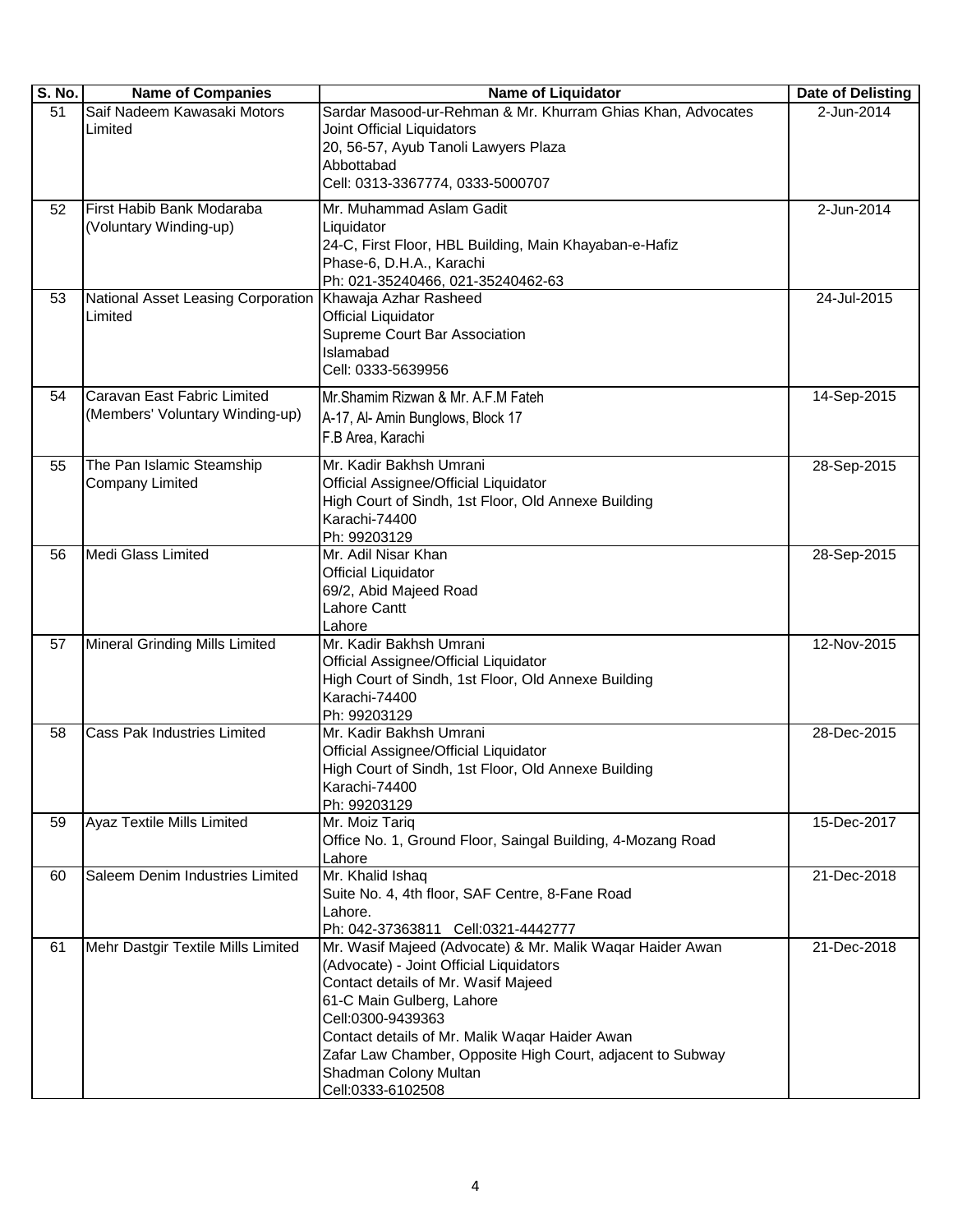| <b>S. No.</b> | <b>Name of Companies</b>        | <b>Name of Liquidator</b>                                                       | Date of Delisting |
|---------------|---------------------------------|---------------------------------------------------------------------------------|-------------------|
| 62            | Gulistan Textile Mills Limited  | Mr. Kadir Bakhsh Umrani                                                         | Case in Court     |
|               |                                 | Official Assignee/Official Liquidator                                           |                   |
|               |                                 | High Court of Sindh, 1st Floor, Old Annexe Building                             |                   |
|               |                                 | Karachi-74400                                                                   |                   |
|               |                                 | Ph: 99203129                                                                    |                   |
| 63            | Japan Power Generation Limited  | Mr. Amir Sana<br>C/O. Near: Jia Begga Railway Station, Off: Raiwind Road, Chowk | Case in Court     |
|               |                                 | Araian, Lahore                                                                  |                   |
|               |                                 | Ph: 042-35835864-67                                                             |                   |
| 64            | <b>Chenab Limited</b>           | Mr. Aurangzeb Mirza (Advocate) & Mr. Jalal Ahsan (Chartered                     | Case in Court     |
|               |                                 | Accountant) - Joint Official Liquidators                                        |                   |
|               |                                 | Contact details of Mr. Aurangzeb Mirza                                          |                   |
|               |                                 | Office No. 6-7, 2nd Floor, Imtiaz Plaza, 85-The Mall, Lahore                    |                   |
|               |                                 | Cell:0300-8401206                                                               |                   |
|               |                                 | Contact details of Mr. Jalal Ahsan                                              |                   |
|               |                                 | Ahsan & Ahsan Chartered Accountants, 119/120, Chuburji Park, Lahore             |                   |
| 65            | Mukhtar Textile Mills Limited   | Mr. Haseeb Ahmed Khan, Advocate                                                 | 31-Oct-2019       |
|               |                                 | Official Liquidator of M/s. Mukhtar Textile Mills Limited                       |                   |
|               |                                 | Office: Haseeb & Co. 407, 4th Floor, Ashrafi Heights,                           |                   |
|               |                                 | Main Market, Gulberg II,                                                        |                   |
|               |                                 | Lahore                                                                          |                   |
|               |                                 | Cell:0321-8454422                                                               |                   |
| 66            | Beema-Pakistan Company Limited  | Dr. Chaudry Wasim Iqbal                                                         | 31-Oct-2019       |
|               |                                 | Official Liquidator of M/s. Beema-Pakistan Company Limited                      |                   |
|               |                                 | Office: High Court of Sindh                                                     |                   |
|               |                                 | 1st Floor, Old Annexe Building                                                  |                   |
|               |                                 | Karachi                                                                         |                   |
| 67            | Southern Electric Power Company | Mr. Usman G. Rashid Advocate & Mr. Kashif Ali Malik Advocate (Joint             | 31-Oct-2019       |
|               | Limited                         | Official Liquidaors)                                                            |                   |
|               |                                 |                                                                                 |                   |
|               |                                 | Contact details of Mr. Usman G. Rashid                                          |                   |
|               |                                 | Inayatullah Chambers,                                                           |                   |
|               |                                 | I-Turner Road                                                                   |                   |
|               |                                 | Lahore                                                                          |                   |
|               |                                 | 0333-4200935                                                                    |                   |
|               |                                 | Contact details of Mr. Kashif Ali Malik Advocate                                |                   |
|               |                                 | 48/A, Street #73, Sector G-6/4                                                  |                   |
|               |                                 | Islamabad                                                                       |                   |
|               |                                 | 0333-5330012                                                                    |                   |
| 68            | Javed Omer Vohra & Company      | Mr. Jam Asif Mehmood                                                            | 24-Feb-2020       |
|               | Limited                         | Advocate Supreme Court                                                          |                   |
|               |                                 | M/s LEX FIRMA                                                                   |                   |
|               |                                 | Advocates, Barristers & Legal Consultants                                       |                   |
|               |                                 | Office No.418, Continental Trade Centre,                                        |                   |
|               |                                 | Block - 8, near Teen Talwar,                                                    |                   |
|               |                                 | Clifton, Karachi<br>Cell No.03009680993                                         |                   |
|               |                                 |                                                                                 |                   |
| 69            | Dominion Stock Fund Limited     | Mr. Ghulam Shabbir Akbar                                                        | In process of     |
|               |                                 | Office No. 1 & 2, Maize 09 Floor,                                               | Delisting         |
|               |                                 | Dossal Arcade, Blue Area                                                        |                   |
|               |                                 | Islamabad                                                                       |                   |
|               |                                 |                                                                                 |                   |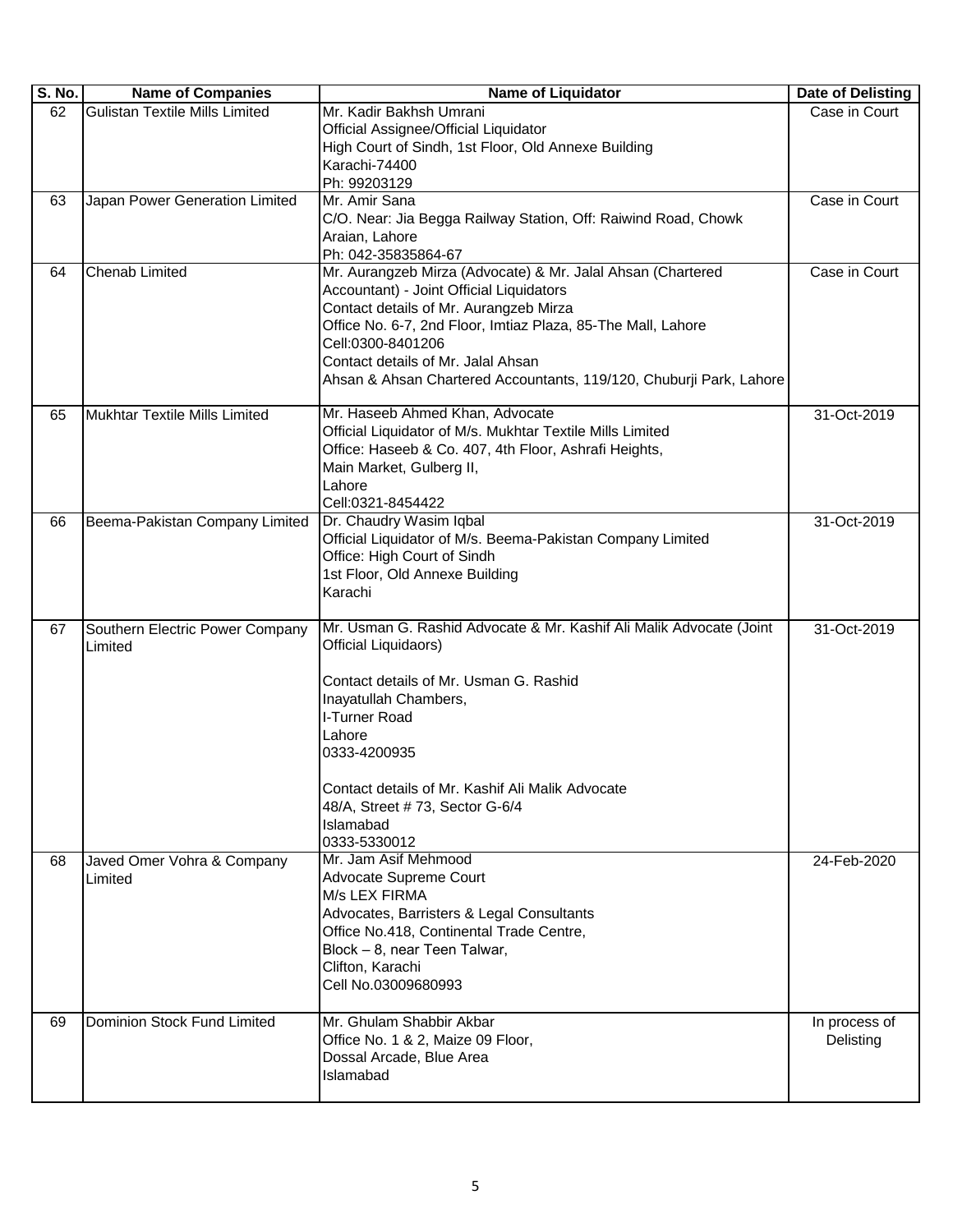| <b>S. No.</b> | <b>Name of Companies</b>           | <b>Name of Liquidator</b>                                                                                               | <b>Date of Delisting</b>   |
|---------------|------------------------------------|-------------------------------------------------------------------------------------------------------------------------|----------------------------|
| 70            | Extraction (Pakistan) Limited      | Mr. Syed Ali Awais Tirmizi<br>Advocate Office No. 1,<br>1st Floor Penorma, The Mall,<br>Lahore<br>Cell No. 0333-4299880 | In process of<br>Delisting |
| 71            | <b>Quality Steel Works Limited</b> | Mr. Asghar Imam Khalid<br>B-6, Block 20, Railway Society<br>Gulistan-e-Johar<br>Karachi                                 | In process of<br>Delisting |
| 72            | Khalid Siraj Textile Mills Limited | IMr. Nadeem ud Din Malik<br>32-B, Lawrence Road,<br>Lahore.<br>Cell No. 0321-4019238                                    | In process of<br>Delisting |